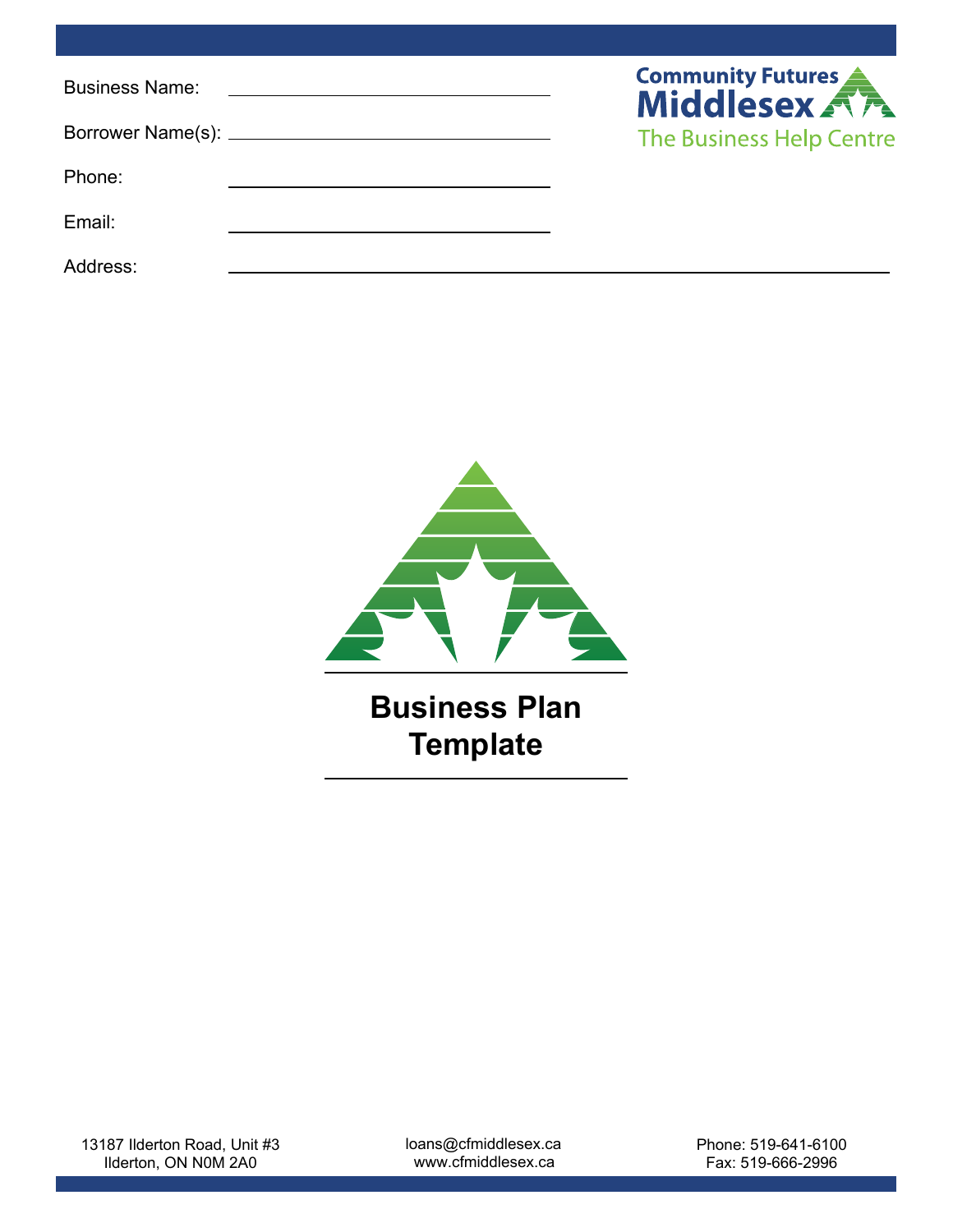# **1. EXECUTIVE SUMMARY**

**Business objectives:**

**Projected sales and profit:**

**Marketing strategy and competitive advantages:**

**How you will meet your goals and time frame:**

**The ownership structure and management team:**

**Financing required for the business and how the funds will be used (if applicable):**

**Personal investment or contribution in the business:**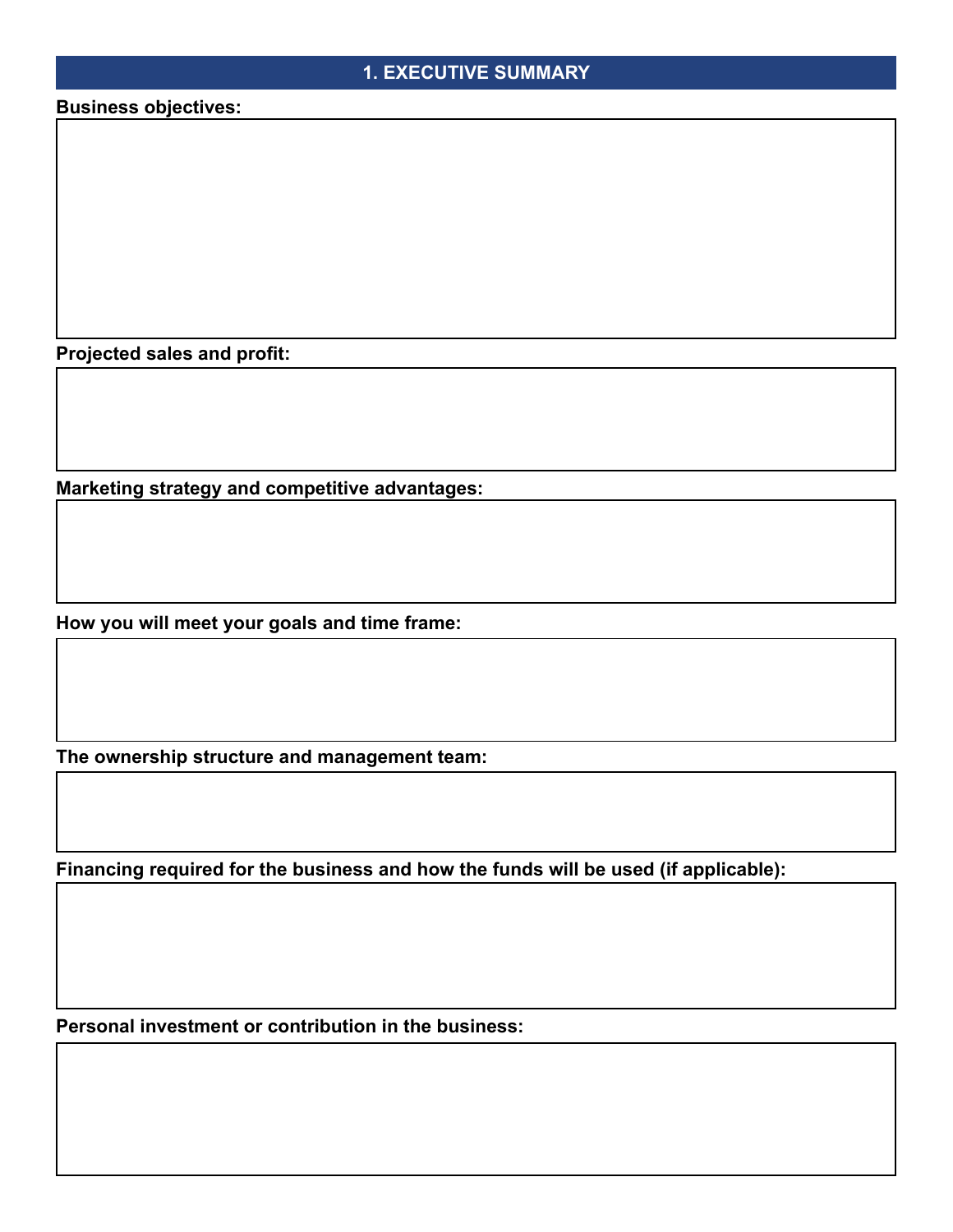| <b>2. BUSINESS PROFILE</b>                                                  |  |  |
|-----------------------------------------------------------------------------|--|--|
| <b>Business Name</b>                                                        |  |  |
|                                                                             |  |  |
| <b>Business Address</b>                                                     |  |  |
|                                                                             |  |  |
| Postal Code _____________________                                           |  |  |
|                                                                             |  |  |
| Business Phone ______________________________                               |  |  |
|                                                                             |  |  |
|                                                                             |  |  |
|                                                                             |  |  |
| Products/services to be provided                                            |  |  |
|                                                                             |  |  |
|                                                                             |  |  |
|                                                                             |  |  |
| <b>Business status</b><br>Starting a new business                           |  |  |
| Purchasing a franchise/new business idea                                    |  |  |
| Purchasing an existing business                                             |  |  |
| Date business was registered or incorporated                                |  |  |
| <b>Number of employees (including owners)</b> Full-time Part-time<br>Casual |  |  |
|                                                                             |  |  |
| Sole proprietorship Partnership<br>Corporation<br><b>Business structure</b> |  |  |
| <b>Business classification</b>                                              |  |  |
| Service Sector<br>Retail<br>Tourism                                         |  |  |
| Manufacturing<br>Agriculture<br><b>Trades Services</b>                      |  |  |
| Construction<br>Other                                                       |  |  |
| Countries you will export your products/services to (if applicable)         |  |  |
|                                                                             |  |  |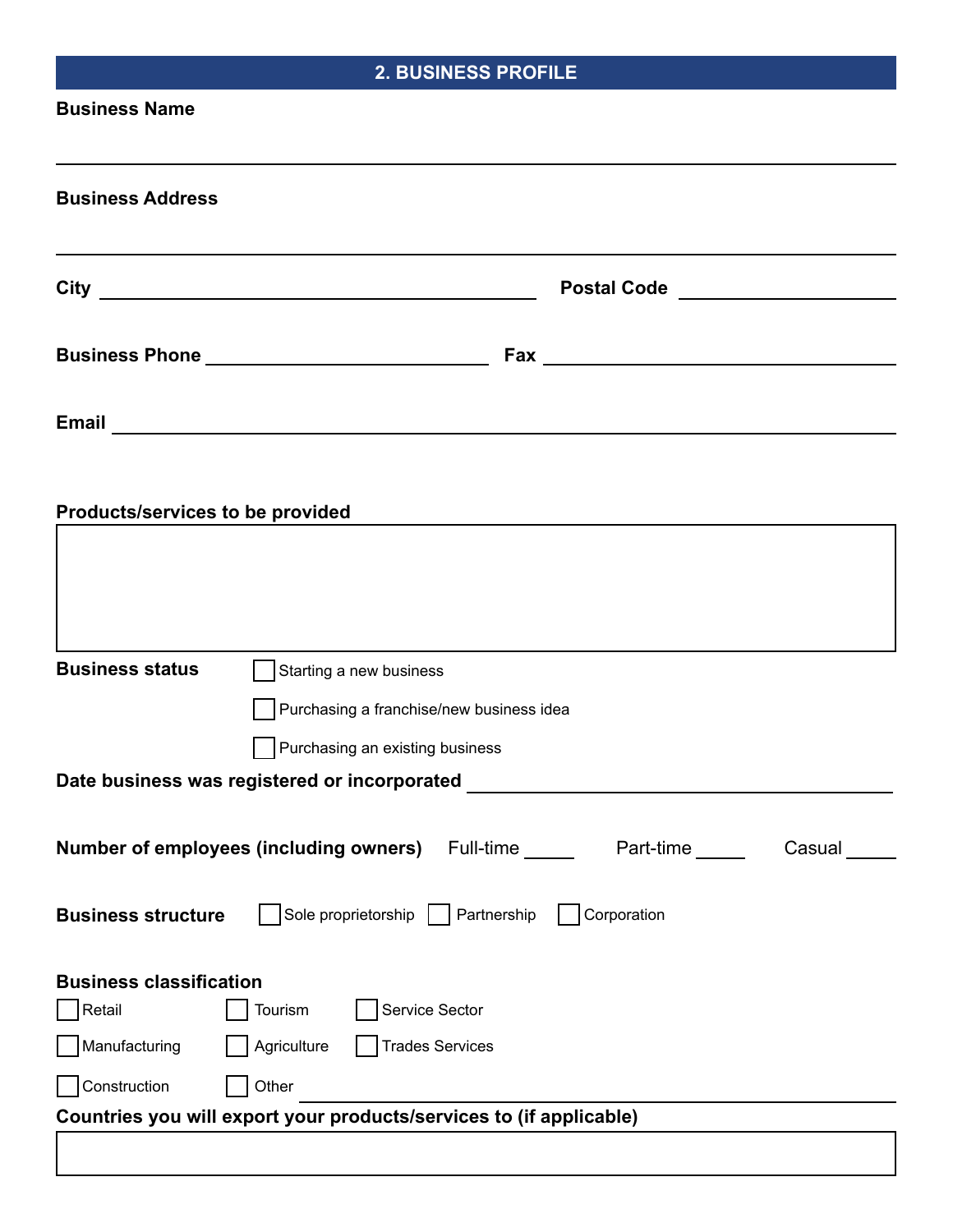# **3. MARKET ANALYSIS**

*Research your market before you go ahead with your business idea, not after!*

## **Market Area**

Where do you intend to sell your product or services (locally, regionally, nationally, internationally)? What is the estimated size of your market (number of potential customers)?

## **Market Analysis**

What are the trends and characteristics of the current marketplace? Is the market growing? How will your business fit in (is there room in the market)?

# **Market Research**

What market research have you completed to support your market analysis? (Surveys, discussions with potential customers/suppliers/competitors, statistical data, etc...). What were the results of your surveys and market research?

## **Suppliers**

Who are your major suppliers and what do they supply? Where are they, how long have they been in business, what are your credit terms with them? *(Attach separate list if necessary)*

| <b>Supplier</b> | <b>Products</b> | Location | <b>History/Year</b> | <b>Credit</b> |
|-----------------|-----------------|----------|---------------------|---------------|
|                 |                 |          |                     |               |
|                 |                 |          |                     |               |
|                 |                 |          |                     |               |
|                 |                 |          |                     |               |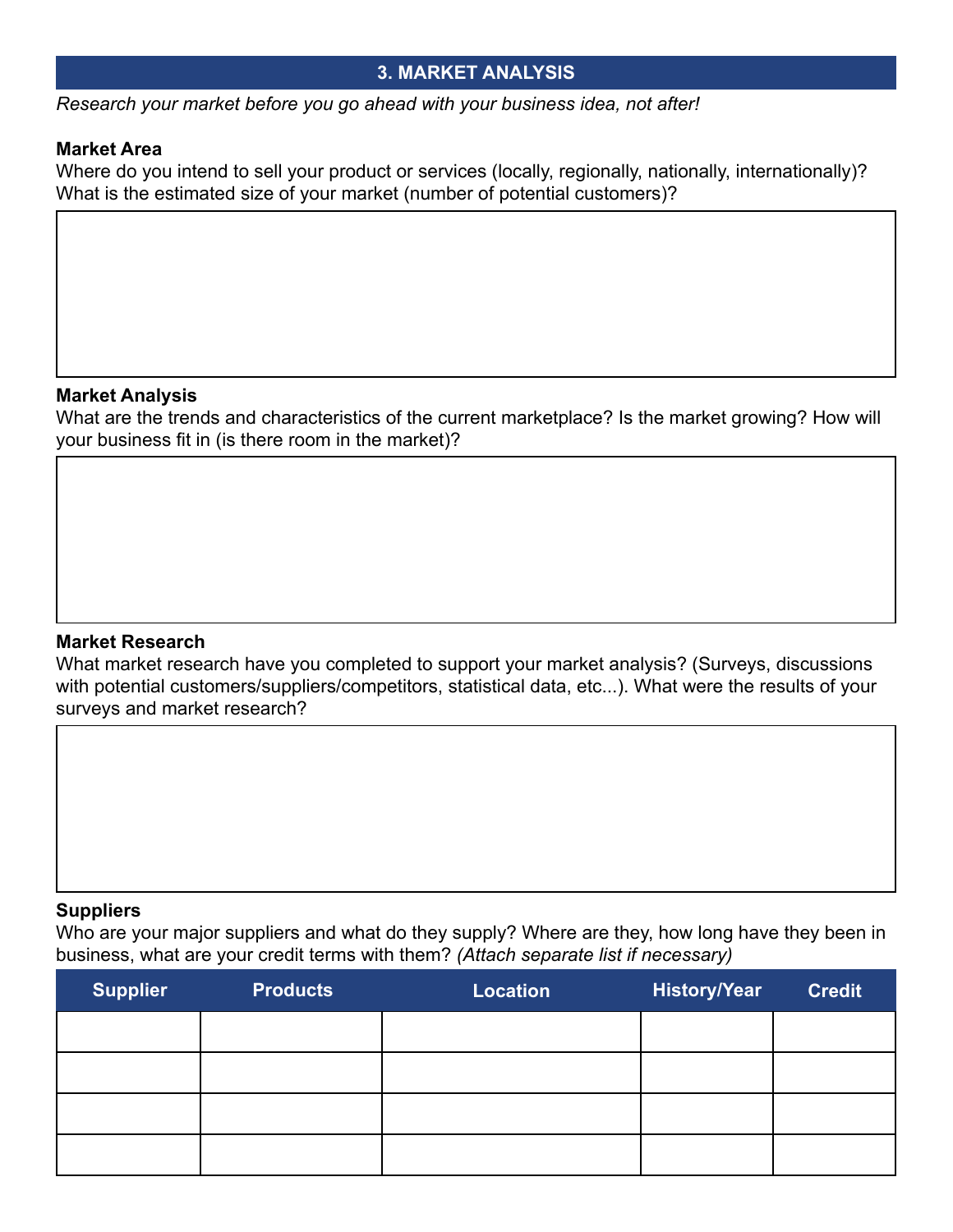## **4. CUSTOMERS**

#### **Customer Profile**

Who are your target customers? Describe the characteristics of your typical customer. (e.g. *Individuals - age, income, family, gender, location Business - industry, size*)

# **Customer Buying Habits**

What influences your customer to buy? How important is price, quality, selection, warranty, service? How do your customers buy (cash, cheque, credit, debit, account)?

#### **Customer Base**

How will you grow your customer base? How will you keep customers once you obtain them? Will you provide any value-added services to attract customers? (e.g. *free delivery, pick-up, extended warranty, flexible/extended hours, etc*...)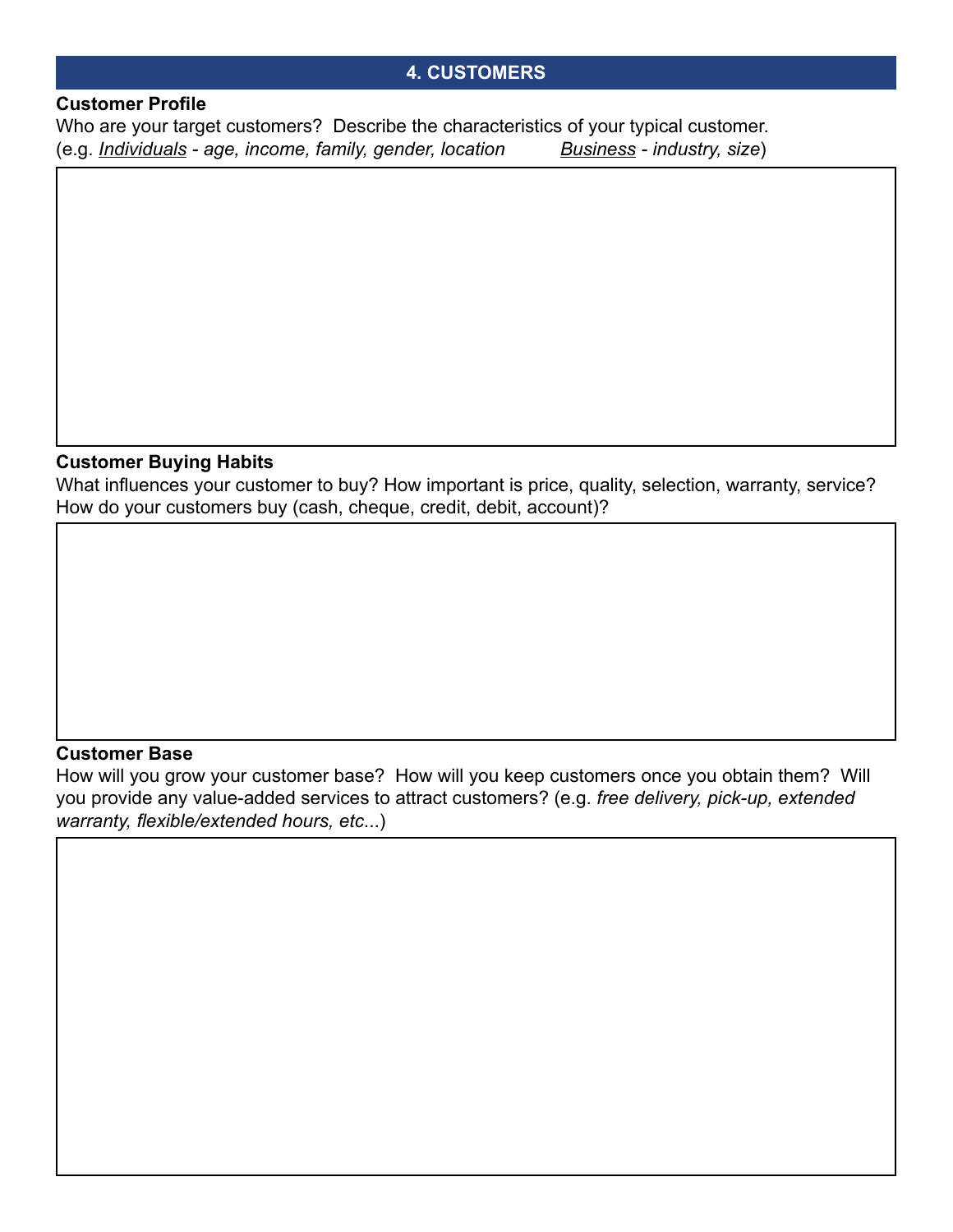## **5. COMPETITION**

#### **Competition**

What industry sector(s) are you competing with? Consider both direct and indirect competitors. (*e.g. photo developing shop: Direct - other photo developers/retailers, grocery store developing Indirect - online/mail order developing, Polaroid, photo CD, photo inkjet printer at home...*)

## **Competitive Analysis**

List direct competitors and details about each (*attach separate list if necessary*)

| <b>Company</b> | <b>Location</b> | <b>Years in</b><br><b>Business</b> | <b>Price</b><br>Range | <b>Strengths</b> | Weaknesses |
|----------------|-----------------|------------------------------------|-----------------------|------------------|------------|
|                |                 |                                    |                       |                  |            |
|                |                 |                                    |                       |                  |            |
|                |                 |                                    |                       |                  |            |
|                |                 |                                    |                       |                  |            |
|                |                 |                                    |                       |                  |            |
|                |                 |                                    |                       |                  |            |

## **Competitive Advantage**

How will you create, or what is, your competitive advantage? What sets you apart, or what can you do better/faster/cheaper than your competitors? What opportunities in your industry or market will your business pursue?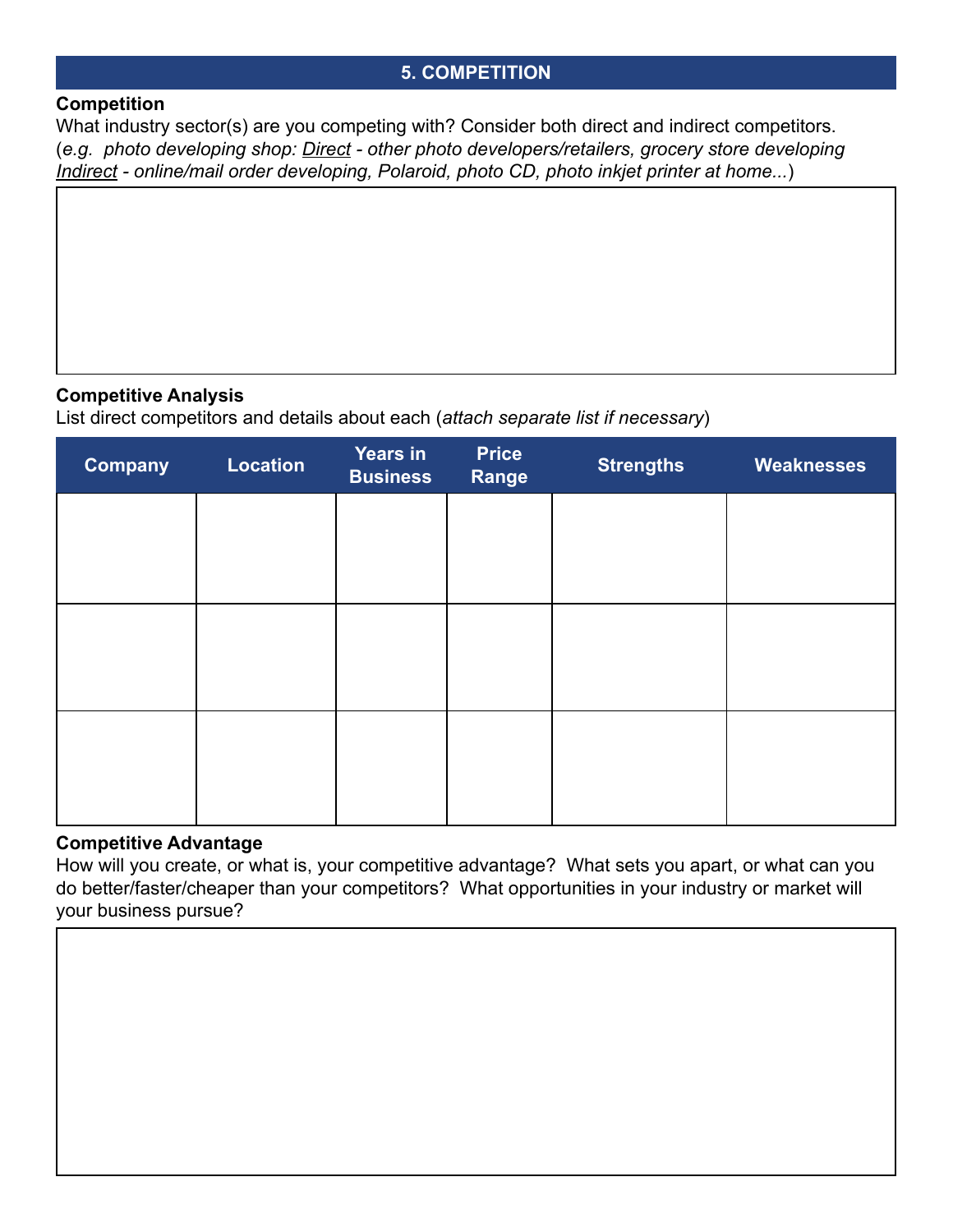# **6. SWOT ANALYSIS**

A SWOT Analysis identifies your internal strengths and weaknesses, as well as your external opportunities and threats. The internal strengths and weaknesses, compared to the external opportunities and threats, can offer additional insight into the condition and potential of the business.

| <b>Strengths</b>     | Weaknesses     |
|----------------------|----------------|
|                      |                |
|                      |                |
|                      |                |
|                      |                |
|                      |                |
|                      |                |
|                      |                |
|                      |                |
|                      |                |
|                      |                |
| <b>Opportunities</b> | <b>Threats</b> |
|                      |                |
|                      |                |
|                      |                |
|                      |                |
|                      |                |
|                      |                |
|                      |                |
|                      |                |
|                      |                |

How can you use the strengths to better take advantage of the opportunities ahead and minimize the harm that threats may introduce if they become a reality?

How will you overcome weaknesses of your business and your products? What are your plans to improve weak areas?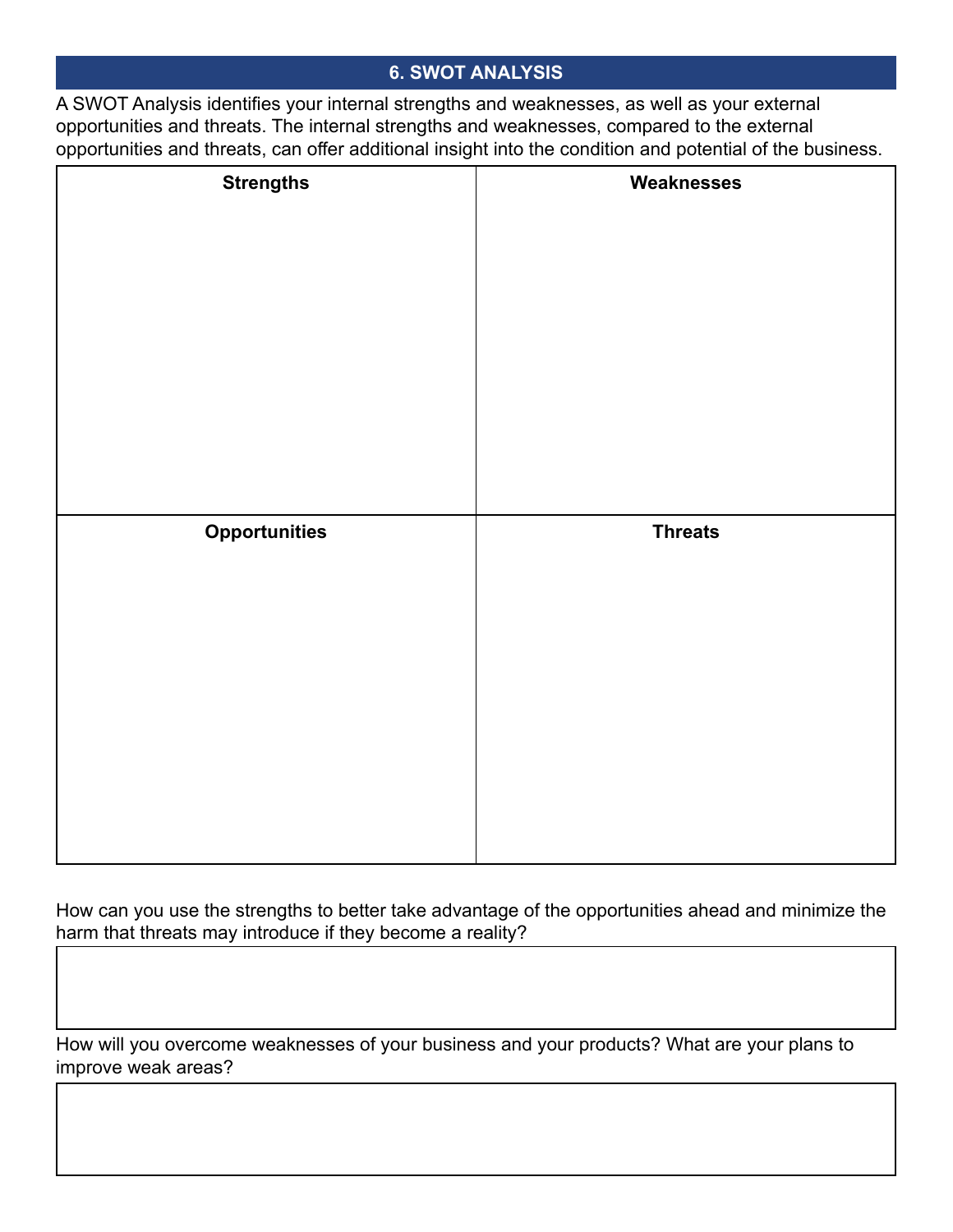# **7. PRODUCTS AND SERVICES**

**Product/Service #1 -**

**Product/Service #2 -**

**Product/Service #3 -**

**Product/Service #4 -**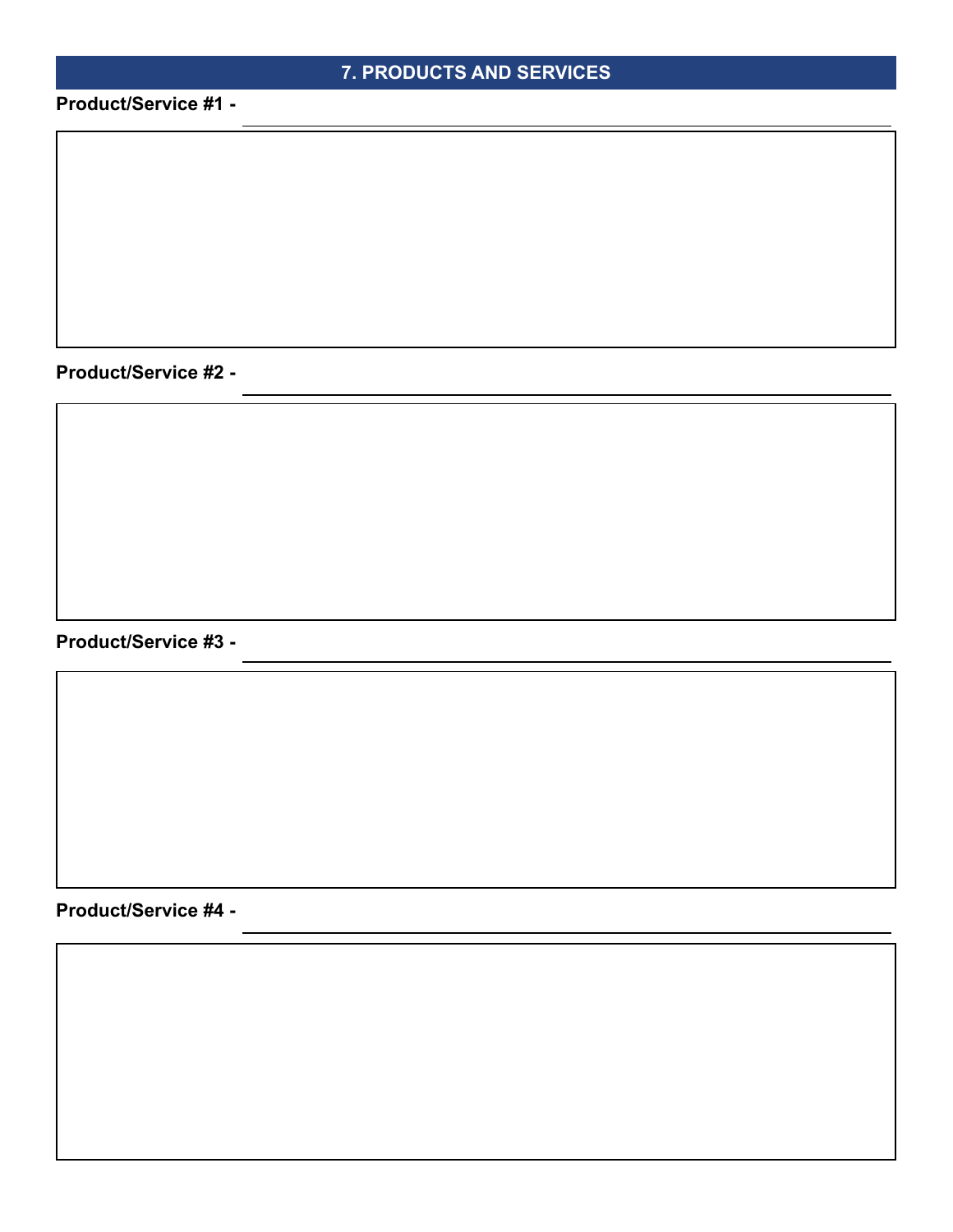## **8. COSTS AND PRICING**

## **Pricing Strategy**

What price will you charge for your product or service? What does the competition charge, and what is the going rate in the market? If your price varies, explain.

## **Pricing**

How do you determine your price? Do you price by item, by the job, or using an hourly rate? Does your price include a specific markup on costs? What profit do you get/need?

## **Breakeven Analysis**

What is the minimum sales volume required to cover the costs of operating the business and provide the profit required for your personal living expenses?

*Values used to compute the breakeven sales should be taken from the cash flow forecast. gross profit = sales - (materials + labour) i.e. sales - cost of goods sold gross profit % = gross profit / sales*

| Gross profit margin percentage                                            |                | $\frac{0}{0}$ |
|---------------------------------------------------------------------------|----------------|---------------|
| Annual fixed overhead costs                                               | \$             |               |
| Owner's drawings (personal living expenses)                               | S              |               |
| annual overhead + owner's drawings<br>Breakeven Sales =<br>gross profit % | $\mathfrak{L}$ |               |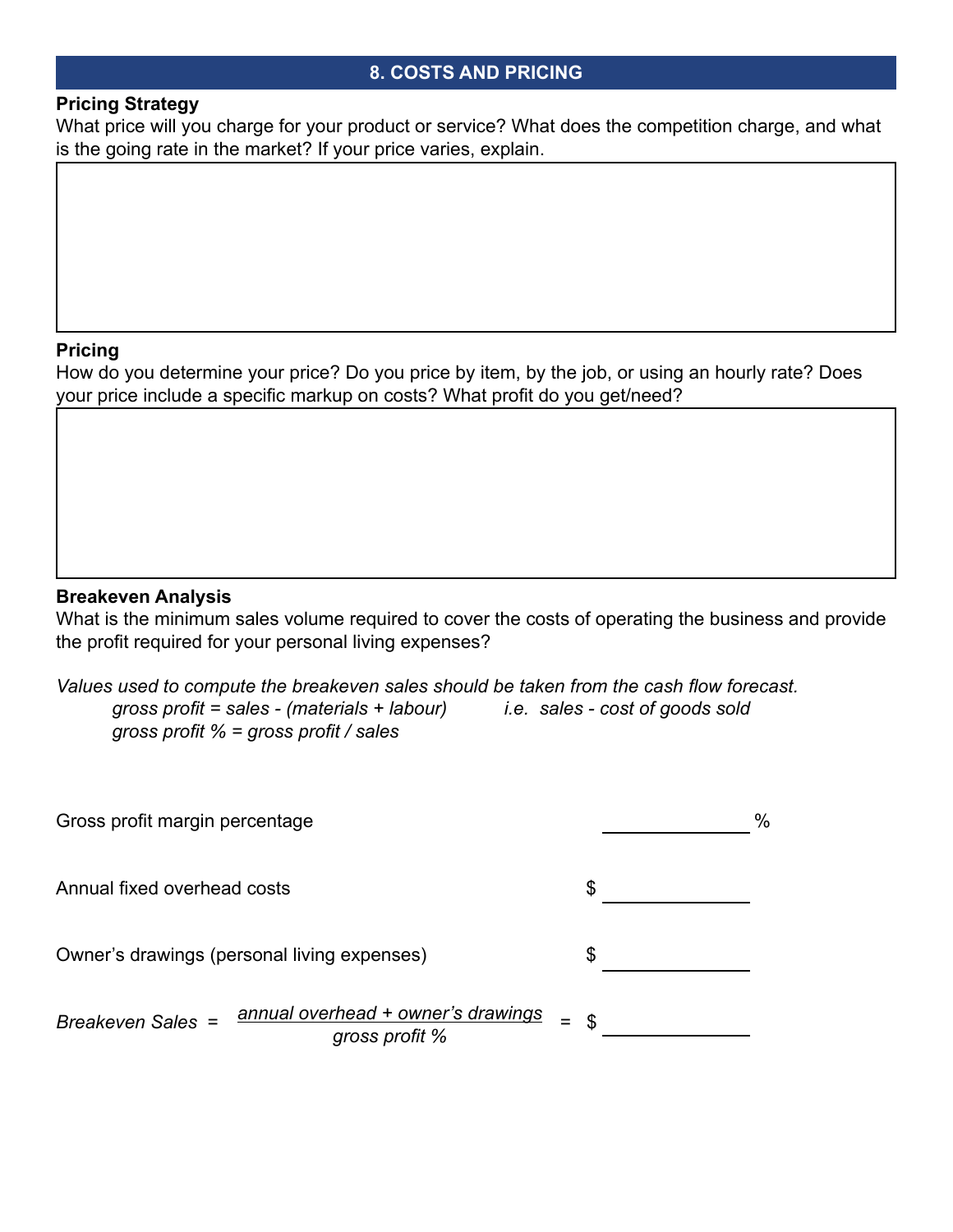#### **9. MARKETING AND PROMOTIONS**

#### **Business Image**

What image or reputation do you want to create for your business? What three words would you want a person to use when asked to describe your business? (*e.g. reliable, cheapest, exotic, prompt, highend, affordable, clean*)

#### **Advertising**

List the types of advertising you will conduct, how often, and the estimated annual cost. This will be covered in detail in your Marketing Plan.

#### **Networking**

What networking activities will you be involved with to generate awareness for your business? (*e.g. trade shows, clubs, newsletters, associations)*

| <b>Advertising Medium</b>     | <b>Quantity/Size</b> | <b>Frequency</b> | <b>Annual Cost</b> |
|-------------------------------|----------------------|------------------|--------------------|
| <b>Newspaper</b>              |                      |                  |                    |
| <b>Flyers</b>                 |                      |                  |                    |
| <b>Brochures</b>              |                      |                  |                    |
| <b>Business Cards</b>         |                      |                  |                    |
| <b>Signage</b>                |                      |                  |                    |
| Internet/Website/Social Media |                      |                  |                    |
| <b>Trade Magazines</b>        |                      |                  |                    |
| <b>Google Ads</b>             |                      |                  |                    |
| <b>Email Marketing</b>        |                      |                  |                    |
|                               |                      |                  |                    |
|                               |                      |                  |                    |

## **Location**

Describe your location. If you are a retailer, is it a high traffic area? Convenient location? Attractive building and surroundings? If you are providing a service, are you centrally located?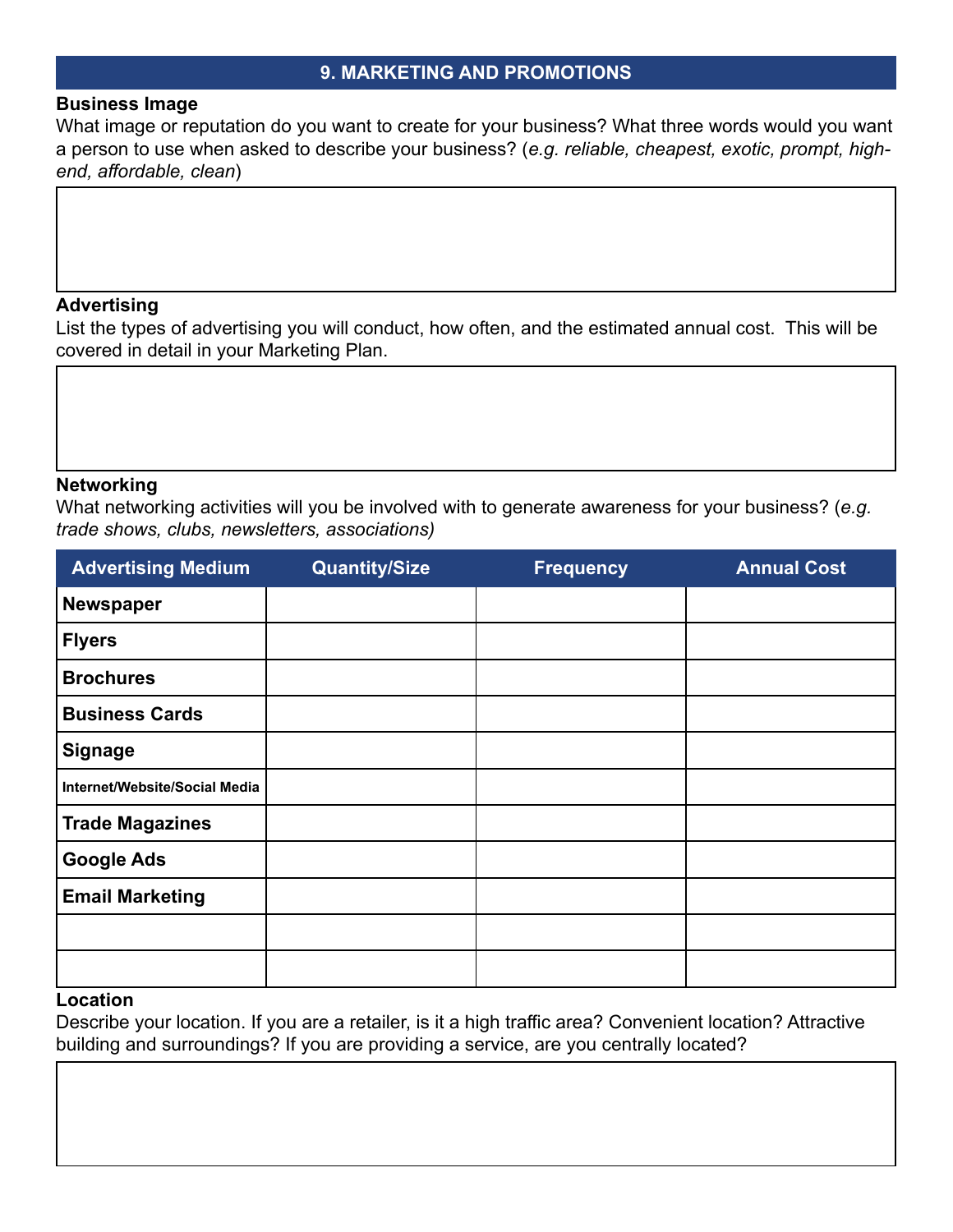## **10. OPERATING REQUIREMENTS**

#### **Facilities**

Describe the building and facilities which will house your business. If you are renting or leasing describe the terms, rate, square footage, signs, and parking. What equipment does your business require (specialized tools, business phone line, fax, copier, loading dock)?

#### **Regulations**

Is your location zoned appropriately for the business (especially if home-based)? Are there any licenses, permits, or special government regulations affecting your business?

#### **Insurance**

What type of liability insurance will your business have (coverage, costs)? Do you need insurance for equipment or buildings (theft, fire, content)? Vehicles used for business?

## **Industry Alliances and Advisors**

Do you have any business alliances or associates/advisors/mentors? Lawyers or accountants?

#### **Skills and Employees**

What skills are required to operate your business and who will provide them? How many employees will be required (full-time, part-time, and/or casual)?